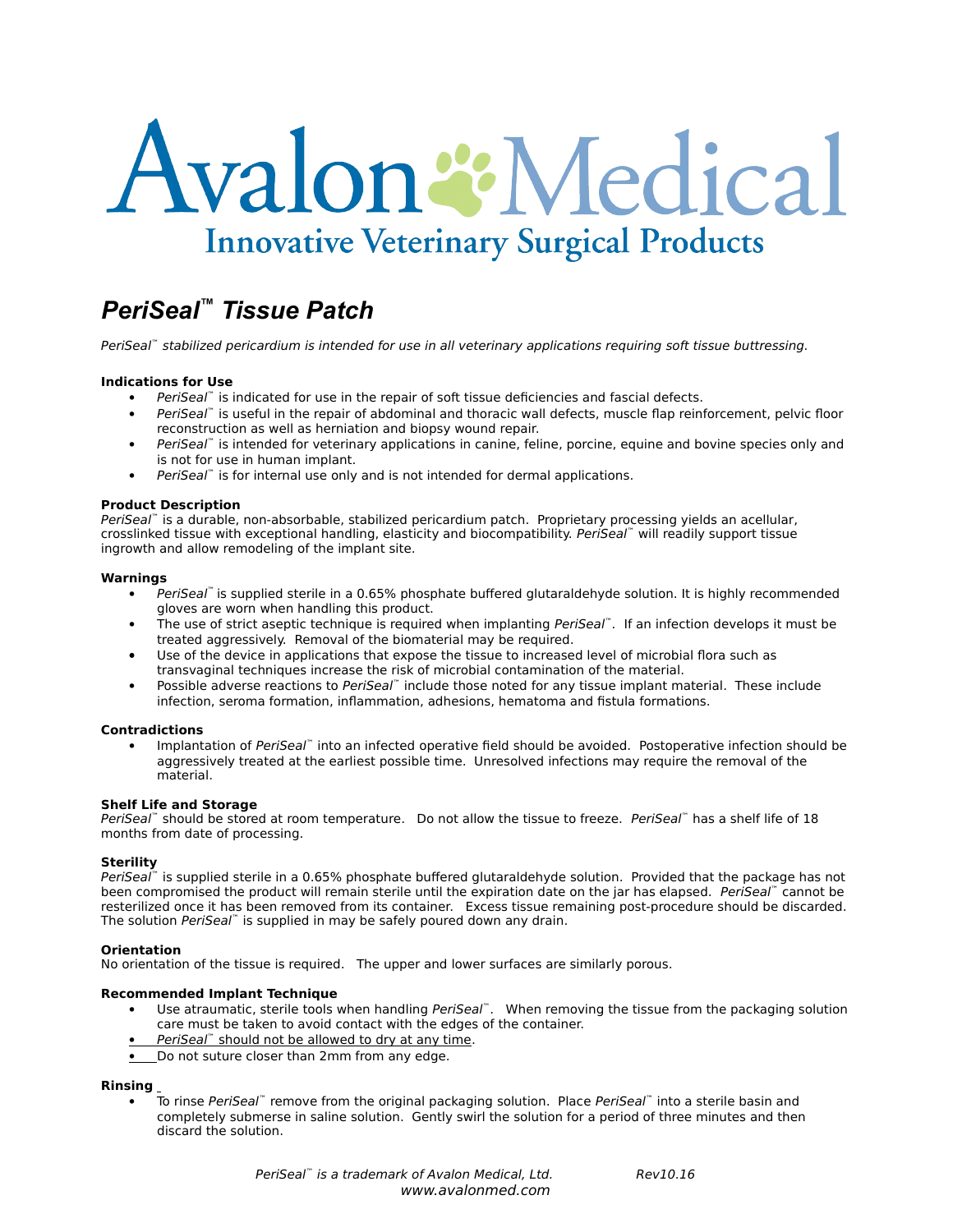#### **Trimming**

Trimming PeriSeal™ to size is readily accomplished using standard, sharp surgical instruments. Proper sizing of the tissue is critical to the surgical outcome. Tissue that is excessively undersized may place undue tension on the suture line causing adjacent tissue failure.